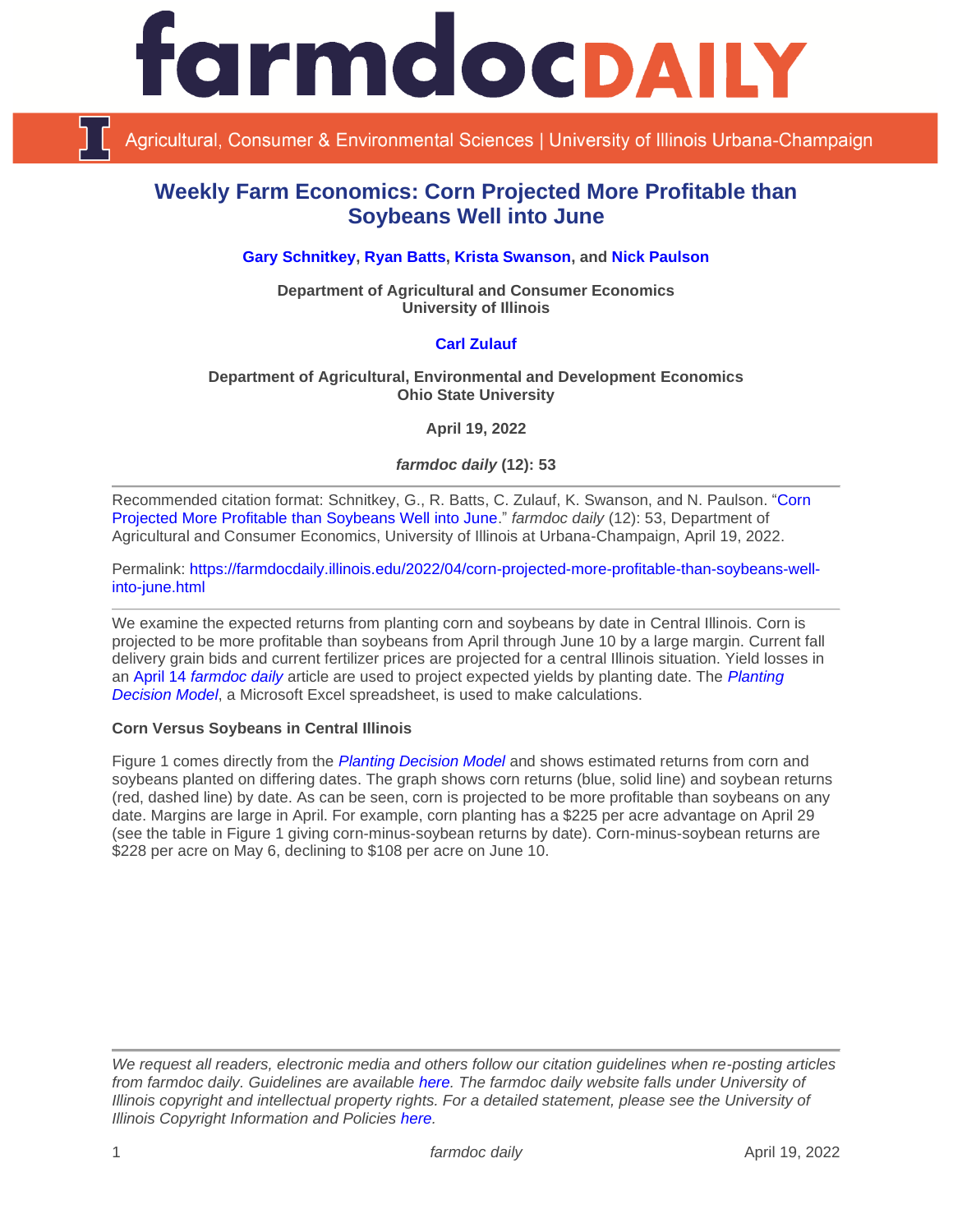

The assumptions in return calculations are shown in more detail in Figure 2. Yields are for central Illinois farmland of high productivity. Maximum yields are set at 235 bushels per acre for corn and 75 bushels per acre for soybeans. Yield losses per day are taken from Table 1 of an [April 14, 2022,](https://farmdocdaily.illinois.edu/2022/04/what-do-we-know-about-planting-dates-and-corn-and-soybean-yield-from-agronomic-field-trials.html) *farmdoc Daily* written by Scott Irwin summarizing yield trial information conducted by Emerson Nafziger. Given these inputs, corn yields are projected at 235 bushels per acre through April 15, declining to 141 bushels per acre by June 10. Soybean yields are projected at 75 bushels per acre through April 15, then dropping to 37 bushels per acre by June 10.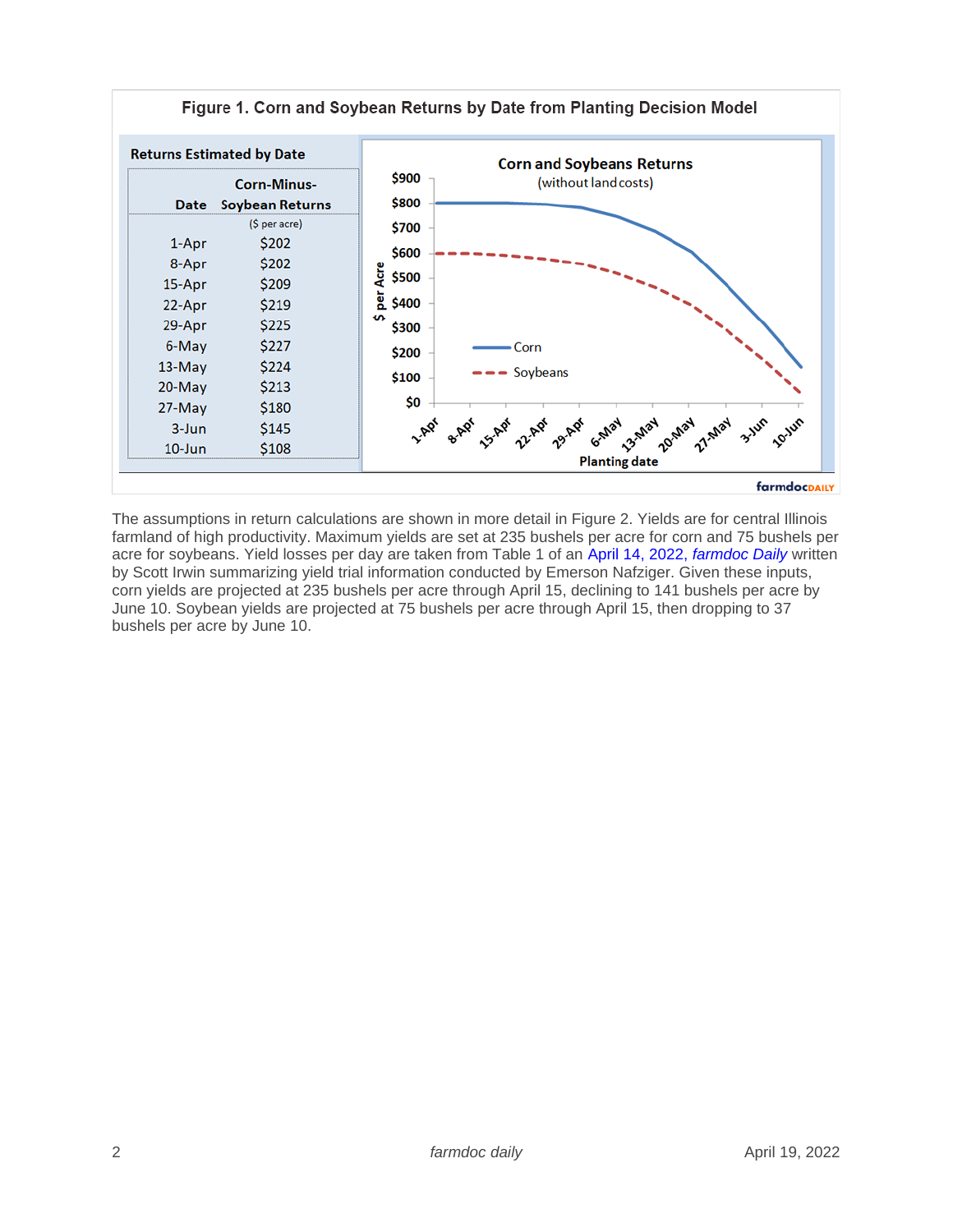| <b>Yield by Planting Date</b>                          |           |                    |                 | Yield Estimates (Bu. per acre) |                 |                 |
|--------------------------------------------------------|-----------|--------------------|-----------------|--------------------------------|-----------------|-----------------|
| (Defaults from University of Illinois research)        |           |                    |                 | <b>Date</b>                    | Corn            | <b>Soybeans</b> |
|                                                        |           | Corn               | <b>Soybeans</b> | $1-Apr$                        | 235             | 75              |
| Maximum yield date<br>Maximum yield (bushels per acre) |           | 4/1                | 4/1<br>75       | 8-Apr<br>$15-Apr$              | 235<br>235      | 75<br>75        |
|                                                        |           | 235                |                 |                                |                 |                 |
| Yield loss per day (bushels per acre per day)          |           |                    |                 | 22-Apr                         | 234             | 74              |
| $1-Apr$                                                | 10-Apr    | 0.0                | 0.0             | 29-Apr                         | 232             | 72              |
| $11-Apr$                                               | 20-Apr    | 0.0                | 0.1             | 6-May                          | 227             | 70              |
| 21-Apr                                                 | 30-Apr    | 0.3                | 0.2             | $13-May$                       | 219             | 66              |
| $1-May$                                                | $10$ -May | 0.8                | 0.4             | $20$ -May                      | 207             | 61              |
| $11-May$                                               | 20-May    | 1.7                | 0.7             | 27-May                         | 187             | 54              |
| $21-May$                                               | 30-May    | 2.8                | 1.0             | $3 - Jun$                      | 166             | 46              |
| $1 - Jun$                                              | $10$ -Jun | 3.5                | 1.3             | $10$ -Jun                      | 141             | 37              |
| Harvest-time Prices (\$ per bushel)                    |           | <b>Corn \$7.00</b> |                 | Soybeans \$14.80               |                 |                 |
| <b>Non-land Costs</b>                                  |           | Corn               |                 |                                | <b>Soybeans</b> |                 |
|                                                        | Price     | <b>Pounds</b>      | Costs           | Pounds                         | Costs           |                 |
|                                                        | per Ton   | per Acre           | per Acre        | per Acre                       | per Acre        |                 |
| 33%                                                    | \$621     | 530                | \$165           |                                |                 |                 |
| <b>DAP</b>                                             | \$987     | 177                | \$87            | 111                            | \$55            |                 |
| Potash                                                 | \$865     | 88                 | \$38            | 133                            | \$58            |                 |
|                                                        | Corn      | <b>Soybeans</b>    |                 |                                |                 |                 |
| \$ per acre                                            |           |                    |                 |                                |                 |                 |
| Pesticides                                             | \$113     | \$68               |                 | <b>Non-land Costs Per Acre</b> |                 |                 |
| Seed                                                   | \$123     | \$78               |                 |                                | (\$ per acre)   |                 |
| <b>Drying</b>                                          | \$26      | \$2                |                 | Corn                           | \$844           |                 |
| <b>Storage</b>                                         | \$6       | \$5                |                 | Soybeans                       | \$511           |                 |
| <b>Crop Insurance</b>                                  | \$39      | \$26               |                 |                                |                 |                 |
| <b>Power costs</b>                                     | \$168     | \$147              |                 |                                |                 |                 |
|                                                        |           |                    |                 |                                |                 |                 |

## $\blacksquare$  .  $\blacksquare$  . Let us the  $\blacksquare$  .  $\blacksquare$  .  $\blacksquare$  .  $\blacksquare$  .  $\blacksquare$  . It is that

farmdocpAILY

Prices used to make projections are \$7.00 per bushel for corn and \$14.80 per bushel for soybeans. These are mid-April 2021 cash bids for fall delivery in Illinois.

Fertilizer prices are \$621 per ton for 32% nitrogen solution, \$987 per ton for DAP, and \$865 per bushel for potash. Prices are taken from the April 7, 2022 edition of the *[Illinois Production Cost Report](https://mymarketnews.ams.usda.gov/filerepo/sites/default/files/3195/2022-04-07/575796/ams_3195_00057.pdf)*, a U.S. Department of Agriculture publication. These prices are high from a historical standpoint (*farmdoc daily*, [October 26, 2021\)](https://farmdocdaily.illinois.edu/2021/10/management-decisions-relative-to-high-nitrogen-fertilizer-prices.html). A nitrogen solution is used in the analysis as most farmers likely would be using this source given the later date in the planning session. DAP and potash are applied at replacement rates, implying that nutrients used by the 2022 crop must be replaced in the future at current prices.

The 2022 *Crop Budgets* published on April 12, 2022 (*[farmdoc daily](https://farmdocdaily.illinois.edu/2022/04/april-update-to-2022-crop-budgets-projected-profits-even-with-record-costs.html)*) are used for the remainder of the costs: pesticides, seed, drying, storage, crop insurance, power, and overhead costs.

Note that the planting decision model does not include crop insurance in its calculations. Planting after the final plant date for crop insurance purposes will result in reduced insurance guarantees. Moreover, taking a prevent plant crop insurance payment becomes an option. Final plant dates for corn are June 5 for most of Illinois and May 31 for southern Illinois. Final plant dates for soybeans are June 15 for northern Illinois and June 20 for southern Illinois (see maps in *farmdoc daily*, [April 11, 2017\)](https://farmdocdaily.illinois.edu/2017/04/earliest-planting-final-planting-dates-prevented.html).